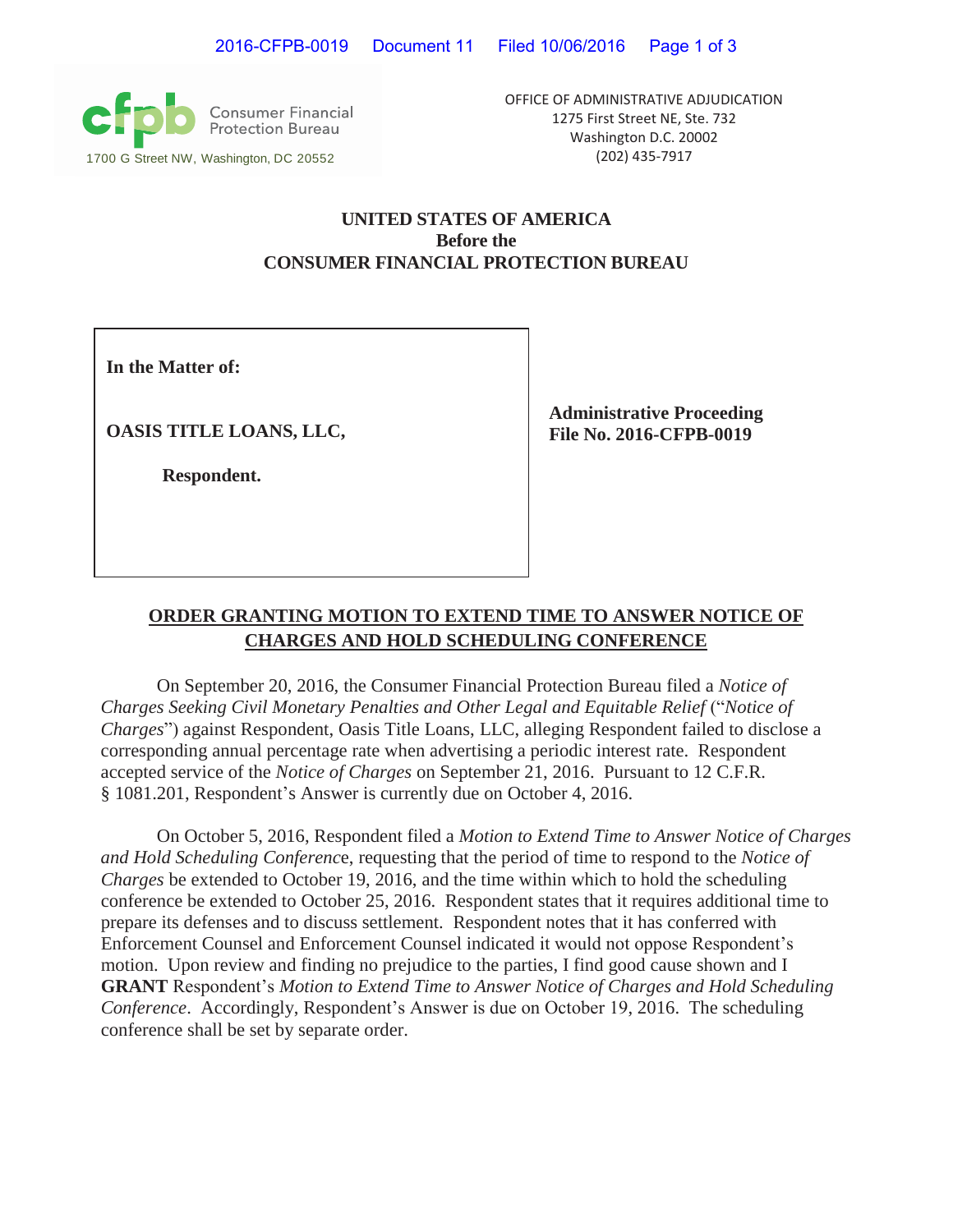#### **ORDER**

Respondent's *Motion to Extend Time to Answer Notice of Charges and Hold Scheduling Conference* is **GRANTED**.

## **SO ORDERED.**

\_\_\_\_\_\_\_\_\_\_\_\_\_\_\_\_\_\_\_\_\_\_\_\_\_\_\_ Christine Kirby **Sirby** Date: 2016.10.06 13:26:36 Digitally signed by Christine

**HON. CHRISTINE L. KIRBY Administrative Law Judge Consumer Financial Protection Bureau** 

Signed and dated on this  $6<sup>th</sup>$  day of October 2016 at Washington, D.C.